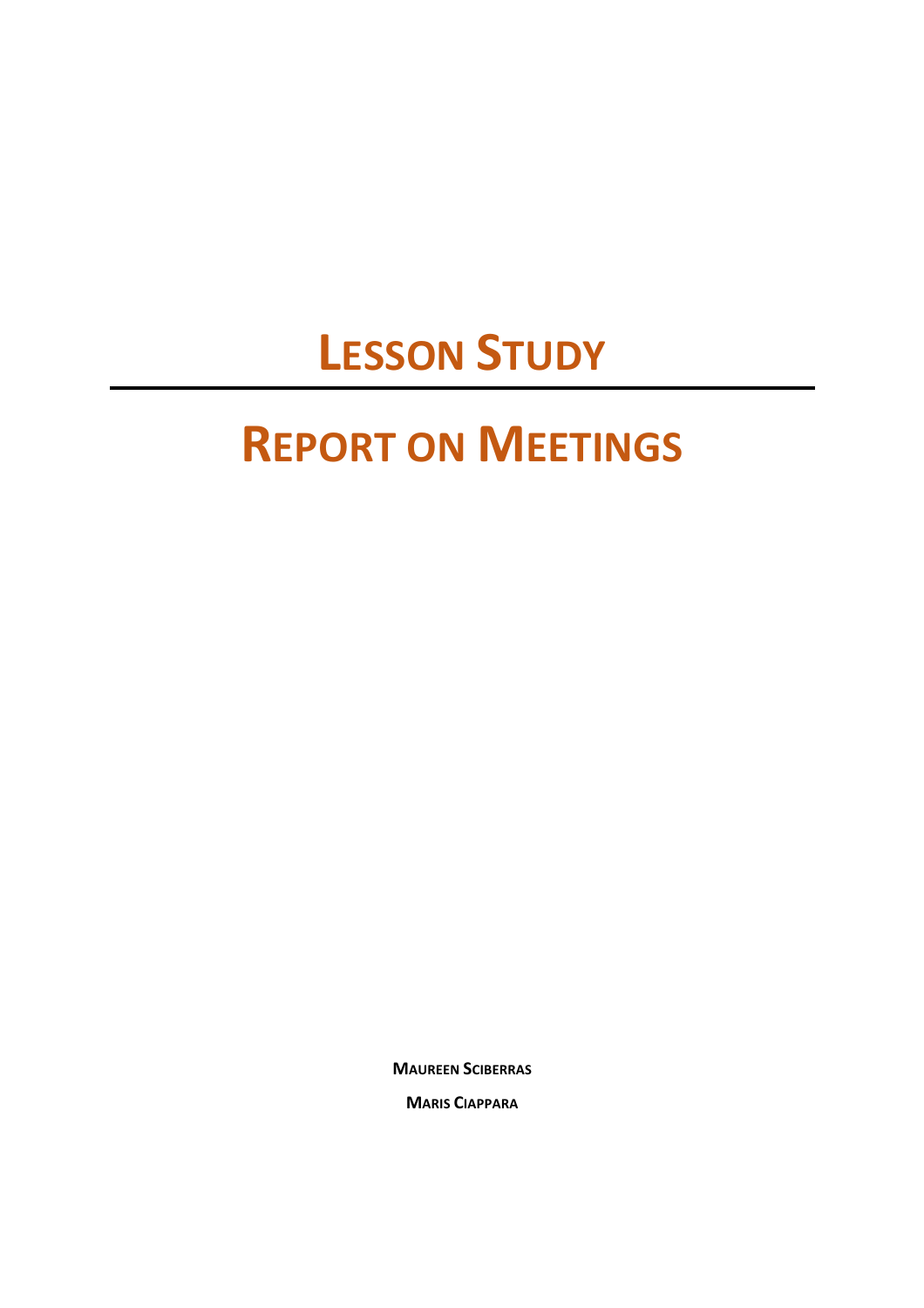## *Logbook of Meetings*

| Meeting 1 | $22 - 11 - 18$ | Marisa and Maureen met to discuss the initial planning of<br>$\bullet$<br>the study lesson. Discussion of possible topics that are<br>challenging<br>Discussed the possibility of adding more members to the<br>lessons study and decided to contact an ICT teacher and<br>HoD.<br>The teacher declined because of time restrictions and she is<br>still trying to cope with the new Year 7 syllabus. The HoD<br>was happy to be part of the lesson study.<br>Set up a Facebook chat to communicate easily and share<br>resources. |
|-----------|----------------|------------------------------------------------------------------------------------------------------------------------------------------------------------------------------------------------------------------------------------------------------------------------------------------------------------------------------------------------------------------------------------------------------------------------------------------------------------------------------------------------------------------------------------|
| Meeting 2 | $27 - 11 - 18$ | All 3 members were present for this meeting where we<br>$\bullet$<br>discussed the process of a lesson study.<br>Identified possible topics to be covered for the lesson study<br>and decided to choose a theoretical topic on RSI.<br>Decided when the lesson will be held that is, on 14th<br>December, 2018 during the 2nd lesson.                                                                                                                                                                                              |
| Meeting 3 | 29-11-18       | 3 students with different abilities were identified where the<br>lesson is hoped to cater for 3 students who learn in<br>different ways.<br>Briefly discussed how the lesson is going to evolve and each<br>member started looking for resources to be used during the<br>lesson. The major part of the lesson that we worked on was<br>the introduction and the discussion where we found an<br>image and a video that could be used.                                                                                             |
| Meeting 4 | $4 - 12 - 18$  | Continuation of the lesson plan by working on the tasks for<br>the Wand activity.<br>A variety of resources were shared on the Facebook chat<br>from our last meeting so we had a clear idea what resources<br>we will create.<br>It made it more time efficient during today's meeting to<br>solely focus on the best ways to present these resources.<br>We decided to do activities on Wand for pair work held<br>during the lesson and another activity on iLearn for<br>homework.                                             |
| Meeting 5 | $6 - 12 - 18$  | Finalising lesson plan by allotting time accordingly to each<br>activity to make sure that everything will fit within duration<br>of the lesson                                                                                                                                                                                                                                                                                                                                                                                    |